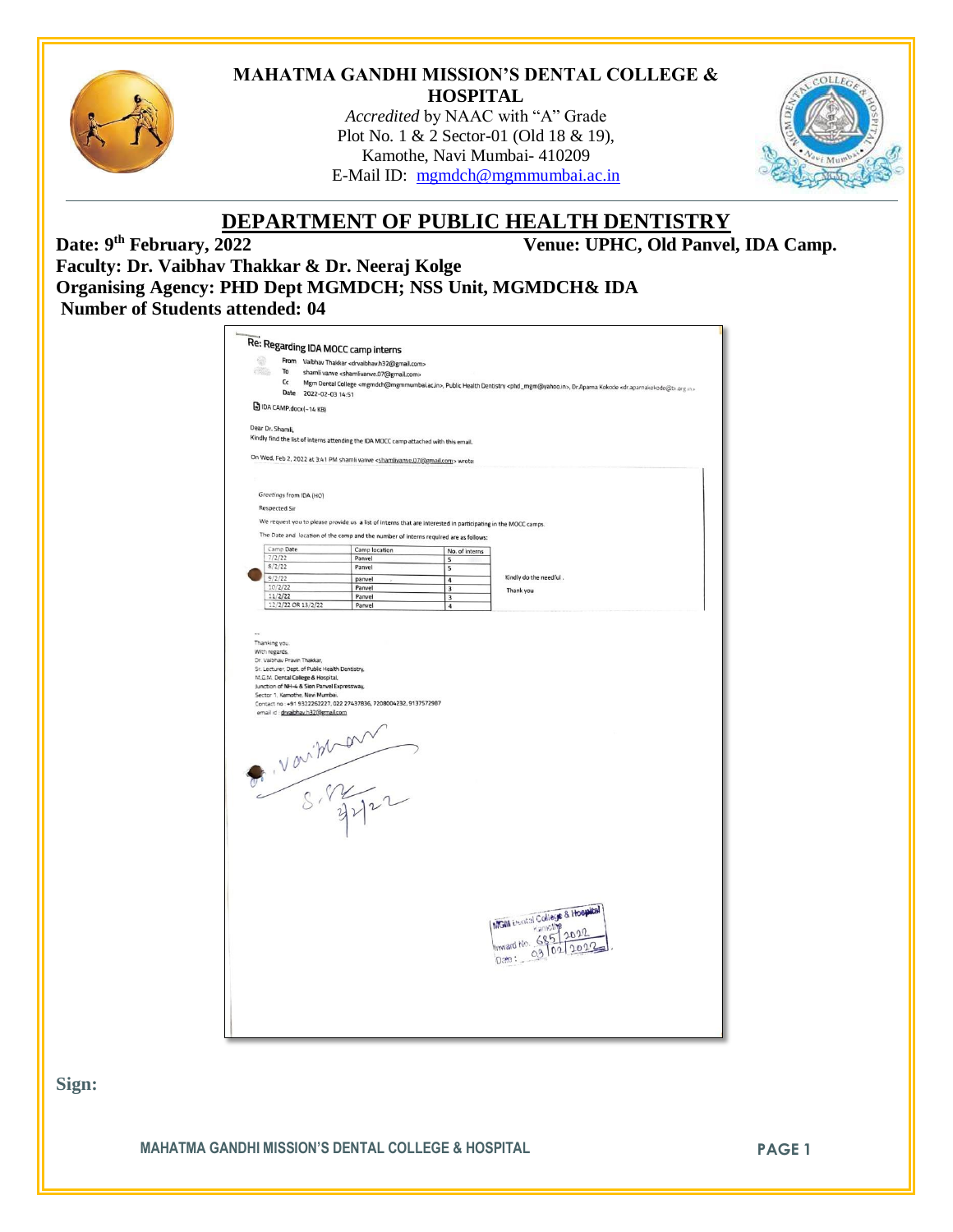## **Assessment of Oral Health Promotion camp – 'Diet and nutrition at UPHC', Old Panvel**

 MGM Dental College in association with IDA constantly takes efforts of extending the oral health care to the community. The oral care initiative was also extended to patients at **UPHC Old Panvel** with the intention of creating awareness and providing oral health care to the patients. **Aim and objective:** 

- 1. To assess the oral health status of patients and to provide necessary Dental treatment.
- 2. To educate them and create awareness about oral health.

## **Method**:

A type III examination was carried out with the use of mouth mirror and probe in day light. All the patients were assessed for oral health status and were explained the need to get the problems corrected. The patients were made aware of the existing dental problems and preventive measures were explained.

**Observations:** A total of 12 patients were examined for various dental problems. Those requiring extensive treatment were referred to MGM Dental College and Hospital, Kamothe.

| <b>Condition</b> | No. of      | Percentage     |
|------------------|-------------|----------------|
|                  | individuals | $\frac{6}{10}$ |
| Dental caries    |             | 50%            |
| Gingivitis       |             | 31.2%          |
| Missing          |             | 18.7%          |
| Malocclusion     |             | $6.2\%$        |





### **Interpretation and conclusion:**

**Dental caries is the most common problem among the patients followed by gingivitis.**

**Oral health education and prevention strategies should be implemented in order to reduce the disease burden among these patients.**

**Sign:**

**MAHATMA GANDHI MISSION'S DENTAL COLLEGE & HOSPITAL PAGE 2**